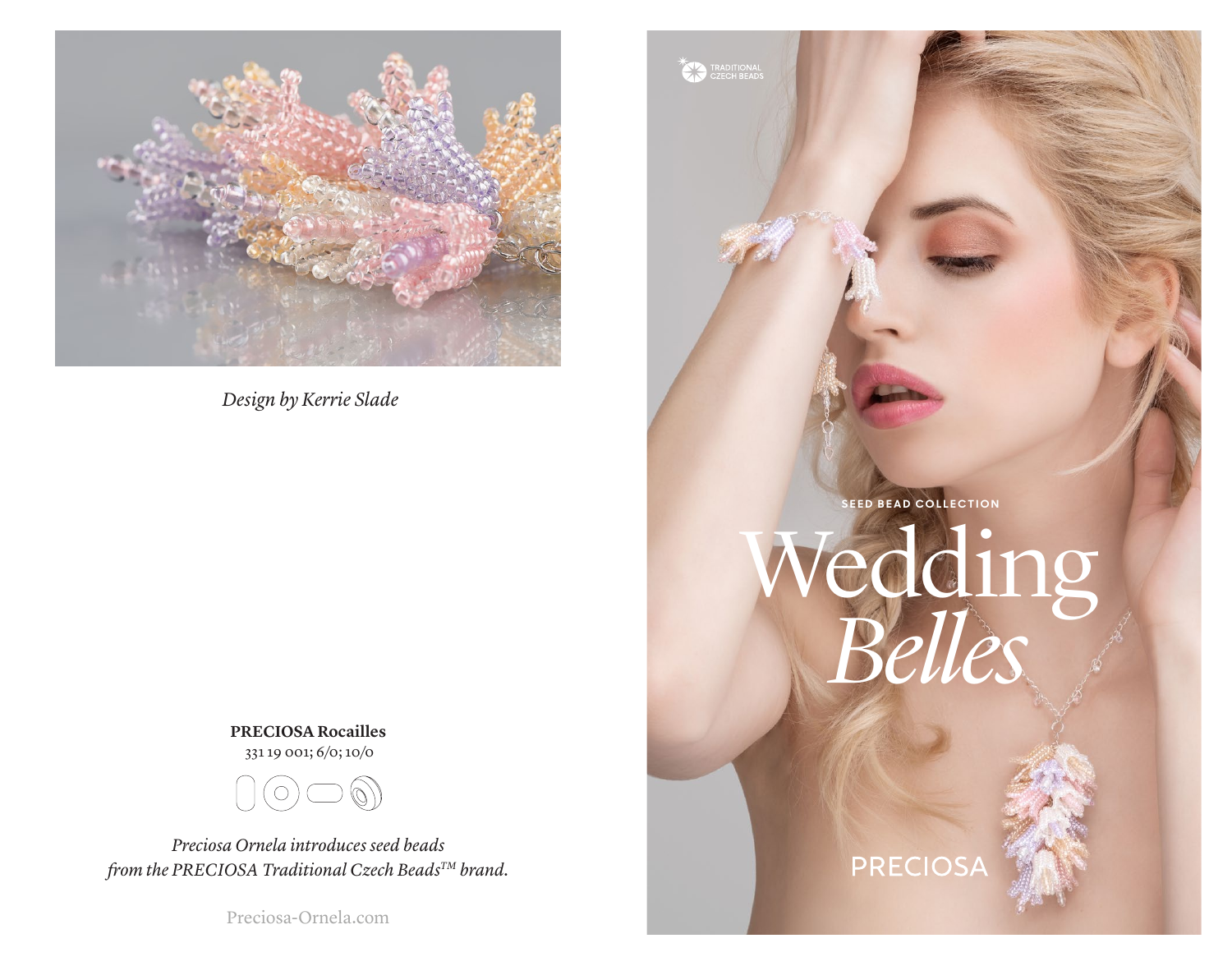# Wedding Belles

*Follow this tutorial to make simple bell-shaped flowers using pretty PRECIOSA Pearl Pastel Lining seed beads. Create an elegant necklace by attaching a cluster of flowers to delicate silver chain, or build a collection of romantic pieces suitable for the bride and her bridesmaids.*

## *Materials and tools:*

PRECIOSA Rocailles (**R10A**) 331 19 001; 10/0; 382PV violet; 10g

PRECIOSA Rocailles (**R10B**) 331 19 001; 10/0; 382PP pink; 10g



PRECIOSA Rocailles (**R10D**) 331 19 001; 10/0; 382PI ivory; 10g

PRECIOSA Rocailles (**R6A**) 331 19 001; 6/0; 382PP pink; 42x



PRECIOSA Rocailles (**R6C**) 331 19 001; 6/0; 382PA apricot; 42x

PRECIOSA Rocailles (**R6D**) 331 19 001; 6/0; 382PI ivory; 42x

beading thread to match your chosen beads; (One.G lilac/One.G pink/ Nymo D pale pink/ Fireline 4lb crystal) 3 mm wide curb chain, silver, approximately  $60 \text{ cm}$ ;

jump rings, size 5 mm, silver; 40x; split rings, size 6 mm, silver;  $4x$ ; clasp 1x; heart charm 1x; scissors; flat nose pliers; 2 pairs; wire cutters; size 10 to 15 beading needles



wirework *Procedure:*

The finished necklace measures approximately 50 cm.

*Technique:* herringbone stitch and basic

*To make the first flower:*

## Step 1:

1.

Thread your needle with 1.1 m of thread and pick up 6x **R10A**. Leaving a 40 cm tail, pass your needle through all the **R10A**s a second time to form a ring and then pass through the first **R10A** again. Figure 1.



## Step 2:

Add 1x **R10A** between each **R10A** added in the previous step and complete the row by stepping up through the first **R10A** of this row. Figure 2.



## Step 3:

Add 2x **R10A** between each **R10A** added in the previous step and complete the row by stepping up through the first **R10A** only of this row. Figure 3.



## Step 4:

 $\vert$  3.

Working in herringbone stitch, pick up 2x **R10A** and pass your needle down the next **R10A** in the previous row and up the next **R10A**. Continue in this way adding a total of 6 pairs of **R10A**s and complete the row by stepping up through the first **R10A** only of this row. See Figure 4.



## Step 5:

5a.

 $\vert$  4.

Following step 4, work another  $\varsigma$  rows of herringbone stitch, adding 12x **R10A** per row and completing each row by stepping up through the first **R10A** only of each row. Pull your thread firmly as you work and encourage your work to form a tube. Figures 5a and 5b.



## Step 7:

Pick up 3x **R10A** and pass your needle down 2x **R10A** instead of the usual 1, through the single increase bead added in the previous step and up the next 2X **R10A**. Continue in this way adding a set of 3x **R10A** onto each pair added in the previous step. Complete the row by stepping up through the first 3x **R10A** of this step only and tie off and trim the working thread. Figures 7a and 7b.



## Step 6:

Work a single increase row by adding 2x **R10A** onto each pair added in the last row of the previous step and 1x **R10A** between each pair. Complete the row by stepping up through the first **R10A** only of this row. Figures 6a and 6b.